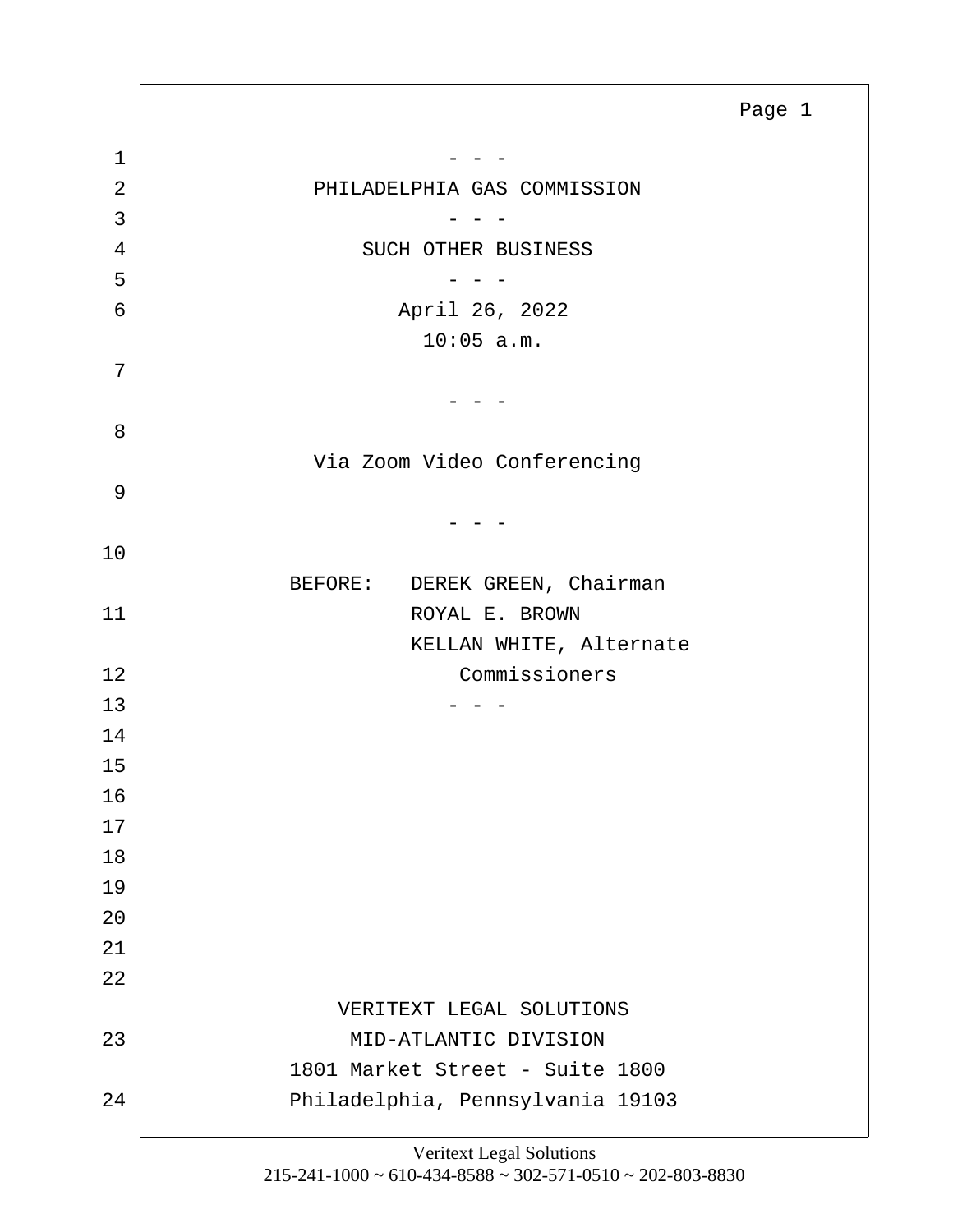<span id="page-1-0"></span>

| Page 2                                                                                     | Page 4                                               |
|--------------------------------------------------------------------------------------------|------------------------------------------------------|
| 1 APPEARANCES:<br>$\overline{2}$                                                           | 1 PRESENT ON BEHALF OF THE PUBLIC INTEREST: (Cont'd) |
| ANDRE C. DASENT, ESQ.                                                                      | $\overline{2}$                                       |
| 3<br>Counsel to Philadelphia Gas Works<br>$\overline{4}$<br>COMMUNITY LEGAL SERVICES, INC. | <b>SHAWMAR PITTS</b><br>3                            |
| BY: KINTÉSHIA SCOTT, ESQ.                                                                  | <b>SHAWN HOGAN</b>                                   |
| Counsel to Public Advocate<br>5<br>6<br><b>EARTHJUSTICE</b>                                | $\overline{4}$                                       |
| BY: DEVIN McDOUGALL, ESQ.                                                                  | <b>STEVE GREENSPAN</b>                               |
| 7<br><b>Counsel to POWER</b>                                                               | 5                                                    |
| 8<br>PRESENT ON BEHALF OF PGC:                                                             | TAMMY MURPHY                                         |
| 9                                                                                          | 6                                                    |
| GEMELA N. McCLENDON, ESQ.<br>10<br><b>Executive Director</b>                               | <b>WENDY GREENSPAN</b><br>7                          |
| HEIDI L. WUSHINSKE, ESQ.<br>11                                                             | WILLIAM COZZENS                                      |
| Hearing Examiner<br>12                                                                     | 8                                                    |
| ANNA M. CORRADO ROWE                                                                       | 9                                                    |
| 13<br>Senior Analyst<br>TIMOTHY MURTHA<br>14                                               | 10                                                   |
| Financial Analyst/Internal Auditor                                                         | 11                                                   |
| 15<br>16 PRESENT ON BEHALF OF PGW:                                                         | 12<br>13                                             |
| 17                                                                                         | 14                                                   |
| WILLIAM J. GALLAGHER<br>Vice President, Budget and Strategic<br>18                         | 15                                                   |
| Development                                                                                | 16                                                   |
| 19<br>MELANIE McCOTTRY                                                                     | 17                                                   |
| 20<br>Vice President, Corporate Communications and                                         | 18                                                   |
| <b>External Affairs</b><br>21                                                              | 19<br>20                                             |
| CRAIG W. BERRY, ESQ.                                                                       | 21                                                   |
| 22<br>Senior Attorney                                                                      | 22                                                   |
| 23<br>STEPHEN SCHUMMER<br>Manager, Budget Reporting                                        | 23                                                   |
| 24                                                                                         | 24                                                   |
| Page 3                                                                                     | Page 5                                               |
| 1 PRESENT ON BEHALF OF PGW: (Continued)                                                    | CHAIRMAN GREEN: The next item on the<br>1            |
| $\overline{2}$                                                                             | 2<br>agenda is such other business as may be         |
| <b>MARY LYNN O'BOYLE</b>                                                                   | 3<br>properly brought before this Commission.        |
| <b>Administrative Assistant</b><br>3                                                       | 4<br>I just want, for the record, to note            |
| 4                                                                                          | 5<br>that on Friday of this week, April 29th,        |
| PRESENT ON BEHALF OF THE PUBLIC INTEREST:                                                  | 6<br>there will be a continuation of hearings in     |
| 5                                                                                          | 7<br>the Finance Committee and Transportation and    |
| ALLEN DREW<br>6                                                                            | 8<br>Public Utilities Committee regarding PGW's      |
| $\tau$<br><b>AMANI REID</b>                                                                | 9<br>Diversification Study. That hearing will be     |
| 8<br><b>BRIAN BAUGHAN</b>                                                                  | this Friday at 9:00 a.m.<br>10                       |
| 9<br><b>CAROLYN KLEPSER</b>                                                                | Information has been sent out                        |
| 10<br><b>DAVID CLOWNEY</b>                                                                 | 11                                                   |
| 11<br><b>EMILY BERKOWITZ</b>                                                               | 12<br>previously through the City Council process    |
| 12<br>EMILY-Fund geothermal (no last name provided)                                        | 13<br>for those who are interested in testifying.    |
| 13<br><b>GENEVA BUTZ</b>                                                                   | We will continue to focus more on<br>14              |
| 14<br><b>JAMIR HUBBARD</b>                                                                 | some of the ideas that came out of the<br>15         |
| 15<br><b>JOHN MARSHALL</b>                                                                 | 16<br>Diversification Study in reference to how      |
| 16<br><b>JORDAN TEICHER</b>                                                                | those issues can be implemented in reference<br>17   |
| 17<br><b>JULIE GREENBERG</b>                                                               | to PGW, focusing on things like geothermal,<br>18    |
| 18<br><b>KNAR GAVIN</b>                                                                    | which has been discussed today, as well as<br>19     |
| 19<br>MELISSA D (no last name provided)                                                    | some of the other ideas that were in the<br>20       |
| 20<br><b>MITCH CHANIN</b>                                                                  | 21<br>Diversification Study.                         |
| M. M. (no first/last name provided)<br>21<br>22<br>PATRICIA LIBBEY                         | 22<br>So we'll have that hearing, once               |
| 23<br>PETER FURCHT                                                                         | 23<br>again, this Friday at 9:00 a.m. in the         |
|                                                                                            |                                                      |
| 24<br>PETER WINSLOW                                                                        | Finance and Transportation and Public<br>24          |

2 (Pages 2 - 5)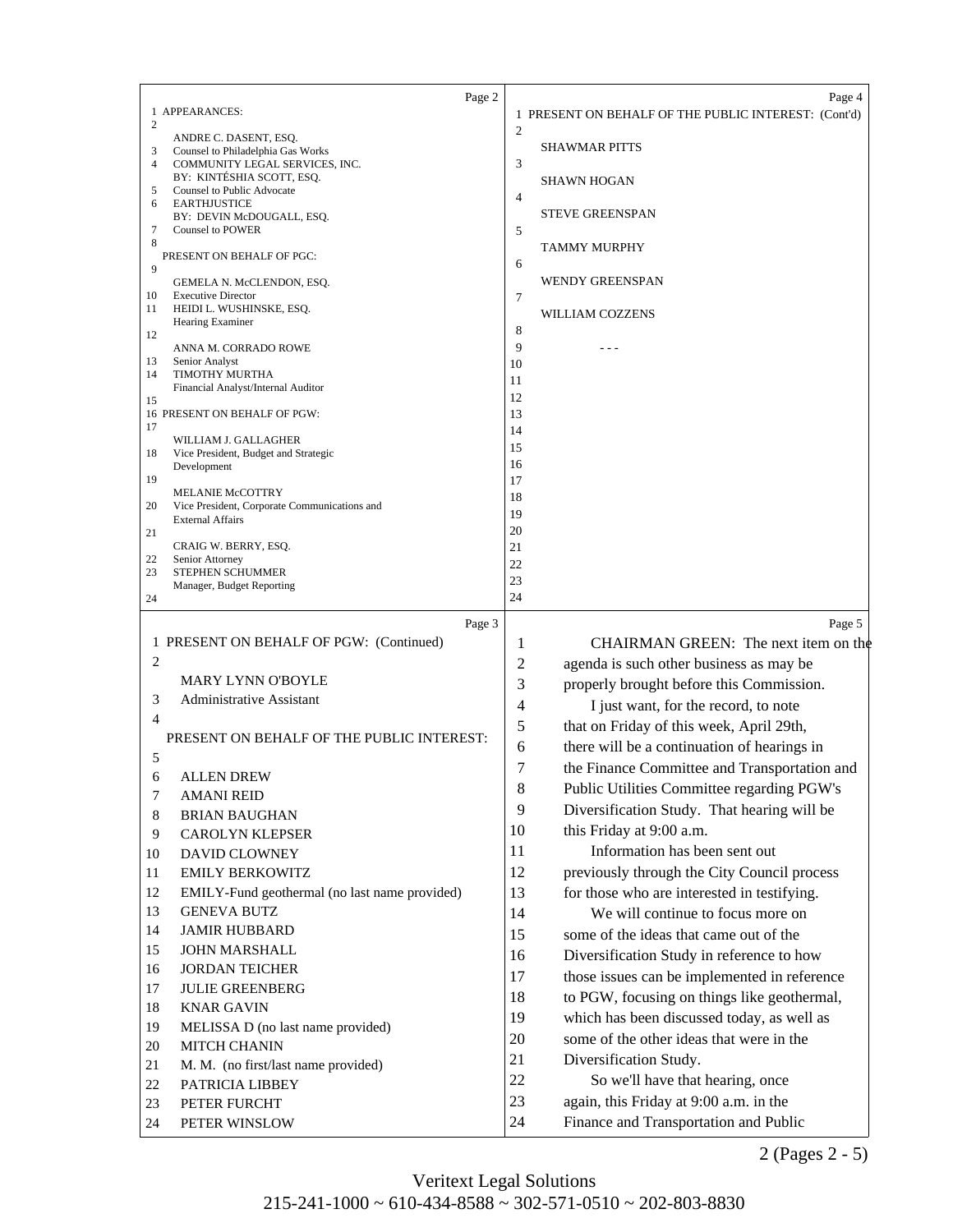<span id="page-2-0"></span>

|                  | Page 6                                       |  |
|------------------|----------------------------------------------|--|
| $\mathbf{1}$     | Utilities Committee.                         |  |
| $\sqrt{2}$       |                                              |  |
| $\mathfrak{Z}$   | There being no further business to be        |  |
|                  | brought before this Commission, I direct the |  |
| $\overline{4}$   | Gas Commission Staff and assigned counsel    |  |
| $\sqrt{5}$       | from the Law Department to prepare the       |  |
| $\sqrt{6}$       | necessary orders and resolutions that result |  |
| $\tau$           | from today's meeting.                        |  |
| $8\,$            | The meeting is adjourned. Thank you,         |  |
| $\boldsymbol{9}$ | everyone.                                    |  |
| $10\,$           |                                              |  |
| $11\,$           | (Whereupon the meeting adjourned at          |  |
| $12\,$           | $11:07$ a.m.)                                |  |
| 13               |                                              |  |
| $14$             | Reported By: Susan Marie Migatz, RMR, CRR    |  |
| 15               | $  -$                                        |  |
| 16               |                                              |  |
| $17\,$           |                                              |  |
| $18\,$           |                                              |  |
| 19               |                                              |  |
| $20\,$           |                                              |  |
| 21               |                                              |  |
| 22               |                                              |  |
| 23               |                                              |  |
| $24\,$           |                                              |  |
|                  |                                              |  |
|                  |                                              |  |
|                  |                                              |  |
|                  |                                              |  |
|                  |                                              |  |
|                  |                                              |  |
|                  |                                              |  |
|                  |                                              |  |
|                  |                                              |  |
|                  |                                              |  |
|                  |                                              |  |
|                  |                                              |  |
|                  |                                              |  |
|                  |                                              |  |
|                  |                                              |  |
|                  |                                              |  |
|                  |                                              |  |
|                  |                                              |  |
|                  |                                              |  |
|                  |                                              |  |
|                  |                                              |  |
|                  |                                              |  |
|                  |                                              |  |
|                  |                                              |  |
|                  |                                              |  |
|                  |                                              |  |
|                  |                                              |  |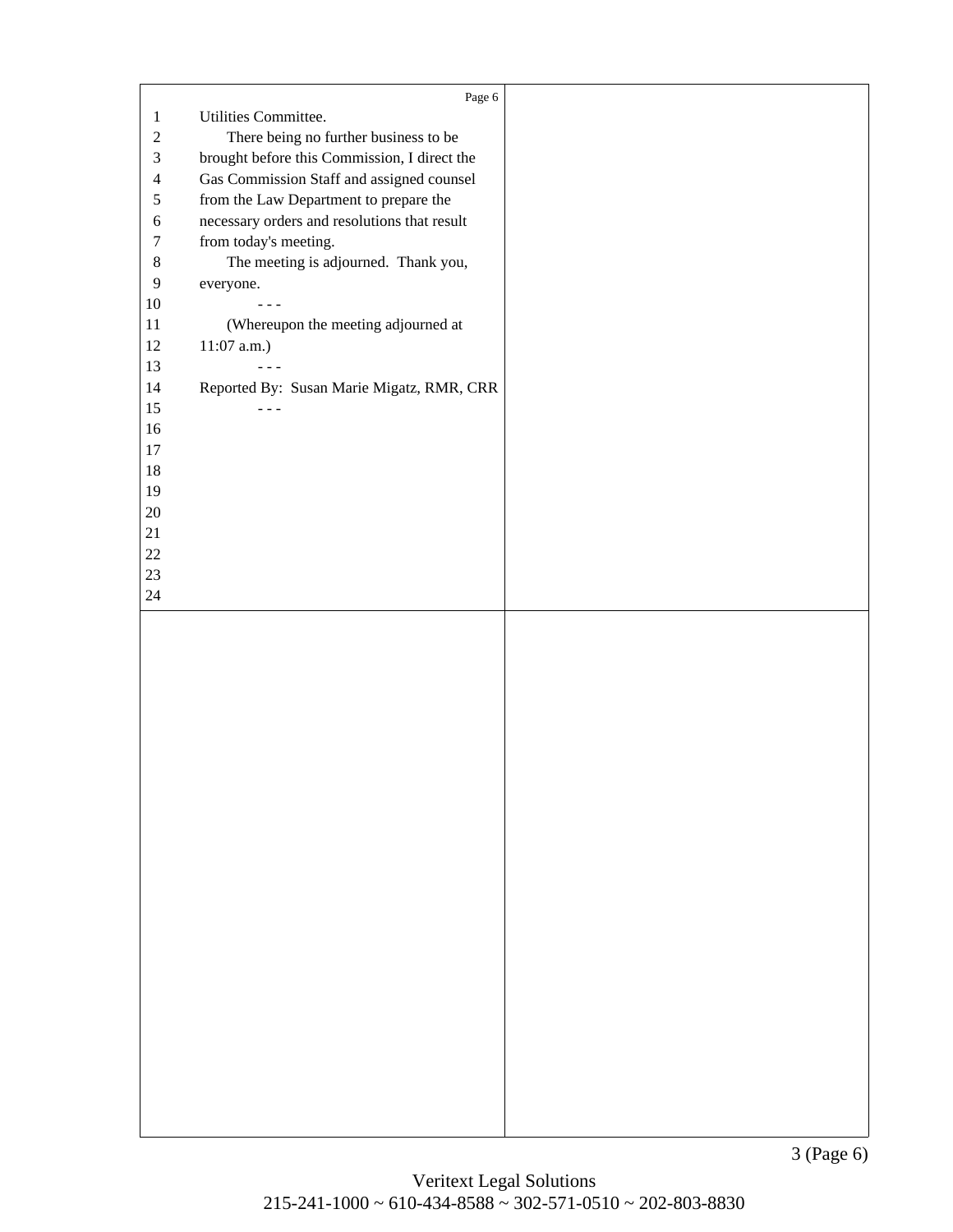| $\mathbf{1}$                | berry $2:21$               | david $3:10$           | greenberg 3:17               |
|-----------------------------|----------------------------|------------------------|------------------------------|
| $10:05$ 1:6                 | <b>brian</b> $3:8$         | department 6:5         | greenspan 4:4,6              |
| 11:07 $6:12$                | brought $5:36:3$           | derek $1:10$           | $\mathbf{h}$                 |
| 1800<br>1:23                | brown $1:11$               | development 2:18       |                              |
| 1801 1:23                   | <b>budget</b> 2:18,23      | devin $2:6$            | hearing $2:115:9$            |
|                             | business $1:45:2$          | direct 6:3             | 5:22                         |
| 19103 1:24                  | 6:2                        | director $2:10$        | hearings 5:6                 |
| $\overline{2}$              | butz $3:13$                | discussed 5:19         | heidi $2:11$                 |
| $2022 \quad 1:6$            | $\mathbf c$                | diversification 5:9    | hogan $4:3$                  |
| $26 \quad 1:6$              |                            | 5:16,21                | hubbard 3:14                 |
| 29th 5:5                    | $c \t2:2$                  | division 1:23          | i                            |
| 9                           | carolyn 3:9                | drew $3:6$             | ideas $5:15,20$              |
|                             | chairman $1:105:1$         |                        | implemented 5:17             |
| 9:00 $5:10,23$              | chanin $3:20$              | e                      | information 5:11             |
| a                           | city $5:12$                | $e$ 1:11               | interest $3:44:1$            |
| <b>a.m.</b> 1:6 5:10,23     | clowney 3:10               | earthjustice 2:6       | interested 5:13              |
| 6:12                        | commission 1:2             | emily 3:11,12          | internal $2:14$              |
| adjourned 6:8,11            | 5:3 6:3,4                  | esq 2:2,4,6,9,11,21    | issues $5:17$                |
| administrative 3:3          | commissioners              | examiner 2:11          | item $5:1$                   |
| advocate 2:5                | 1:12                       | executive 2:10         |                              |
| affairs $2:20$              | committee 5:7,8            | external 2:20          | $\mathbf{j}$                 |
| agenda 5:2                  | 6:1                        | f                      | $i \t2:17$                   |
| allen $3:6$                 | communications             | finance $5:7,24$       | jamir $3:14$                 |
| alternate 1:11              | 2:20                       | financial $2:14$       | john $3:15$                  |
| amani $3:7$                 | community $2:4$            | first $3:21$           | jordan 3:16                  |
| analyst $2:13,14$           | conferencing 1:8           | focus $5:14$           | julie $3:17$                 |
| andre $2:2$                 | cont'd $4:1$               | focusing $5:18$        | $\bf k$                      |
| anna $2:12$                 | continuation 5:6           | friday $5:5,10,23$     | kellan $1:11$                |
| appearances 2:1             | continue 5:14              | fund $3:12$            | kintéshia 2:4                |
| <b>april</b> $1:65:5$       | continued 3:1              | furcht $3:23$          | klepser 3:9                  |
| assigned 6:4                | corporate 2:20             | further 6:2            | knar $3:18$                  |
| assistant 3:3               | corrado 2:12               |                        | $\mathbf l$                  |
| atlantic 1:23               | council 5:12               | g                      |                              |
| attorney 2:22               | <b>counsel</b> 2:3,5,7 6:4 | gallagher 2:17         | $1 \t2:11$                   |
| auditor 2:14                | cozzens 4:7                | gas $1:22:36:4$        | law $6:5$                    |
| $\mathbf b$                 | craig $2:21$               | gavin $3:18$           | <b>legal</b> $1:22\,2:4$     |
|                             | $\text{err}$ 6:14          | gemela $2:9$           | libbey $3:22$                |
| baughan $3:8$               | d                          | geneva $3:13$          | $lymn$ 3:2                   |
| <b>behalf</b> $2:8,163:1,4$ | <b>d</b> $3:19$            | geothermal 3:12        | m                            |
| 4:1                         | dasent 2:2                 | 5:18                   | $m \quad 2:12 \quad 3:21,21$ |
| berkowitz 3:11              |                            | <b>green</b> $1:105:1$ | manager $2:23$               |
|                             |                            |                        |                              |